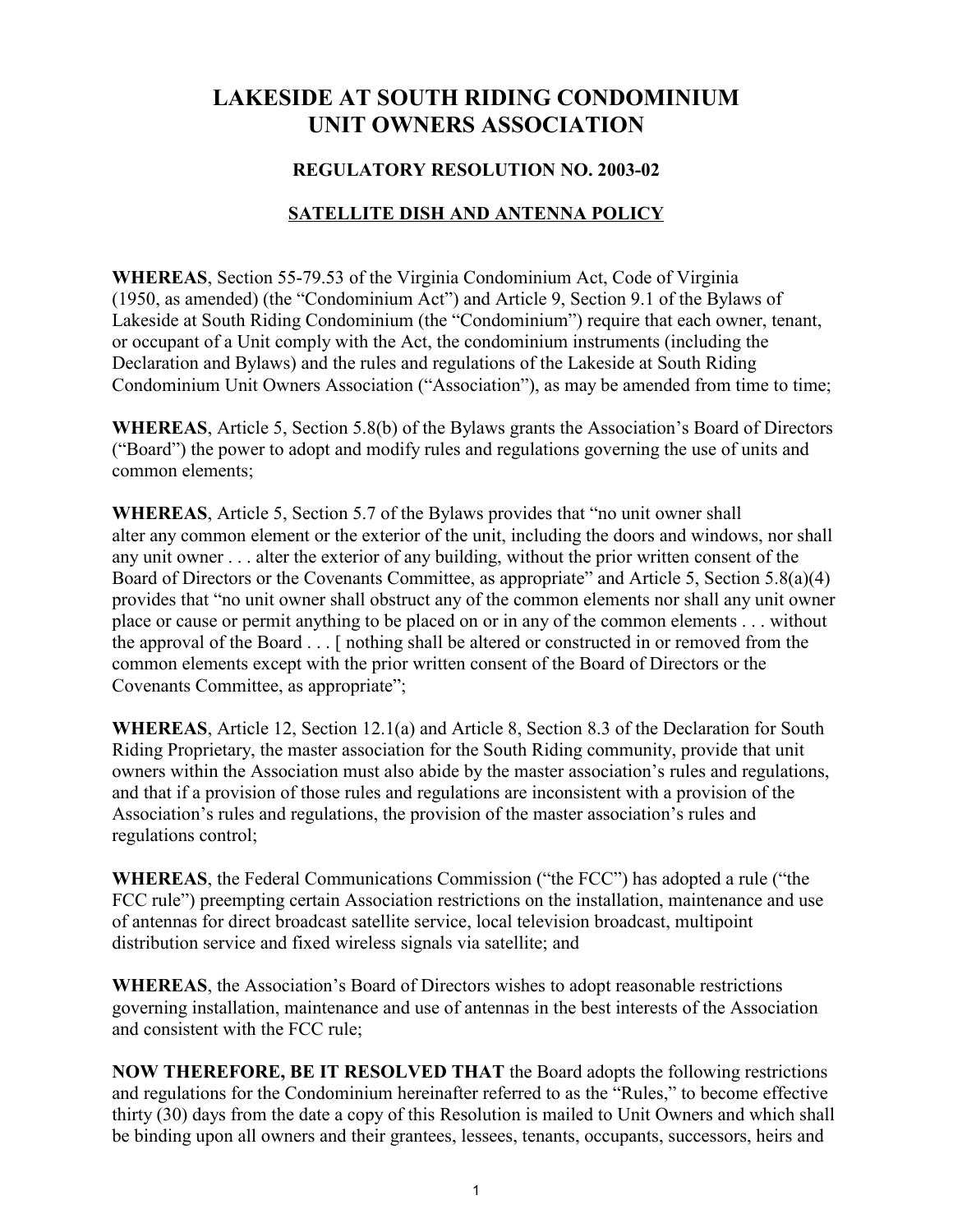assigns who currently or in the future may possess an interest in the Condominium, and which shall supersede any previously adopted rules on the same subject matter.

# I. Definitions.

- A. Antenna any device that is used for the receipt of video programming services, including direct broadcast satellite (DBS), multipoint distribution service (MDS), and local television broadcast signals (TVBS); and any device used to receive or transmit fixed wireless signals (FWS). A mast, cabling, supports, guide wires, conduits, wiring, fasteners, or other accessories necessary for the proper installation, maintenance, and use of an antenna shall be considered part of the antenna.
- B. Common elements all portions of the condominium other than the Units and the limited common element(s) assigned to each Unit, as more specifically defined in the Association's Declaration. Common elements include, but are not limited to, open grassy areas, roofs and exterior walls (including exterior walls between the unit and the unit's patio or balcony).
- C. Exclusive-use area limited common element, as defined in the Association's Declaration, in which the owner has a direct or indirect ownership interest and that is designated in the Declaration for exclusive use of owner. Limited common elements include, but are not limited to, the patio or balcony adjacent to a unit.
- D. Fixed wireless signals any commercial non-broadcast communications signal transmitted by wireless technology to and/or from a fixed customer location. Examples include wireless signals used to provide telephone service or high-speed internet access to a fixed location. The term "fixed wireless signals" does not include, among other things, AM/FM radio, amateur ("HAM") radio, Citizens Band ("CB") radio, and Digital Audio Radio Services ("DARS") signals.
- E. Mast Structure to which an antenna is attached that raises the antenna height.
- F. Owner any Association unit owner or, for purposes of these Rules only, any tenant lawfully entitled to occupy a unit within the Condominium.
- G. Telecommunications signals signals received or transmitted by DBS, TVBS, MDS, or FWS antennas.

#### II. Installation Requirements.

- A. Antenna Size and Type.
	- 1. DBS, MDS, and FWS Antennas. DBS, MDS, and FWS antennas that are one meter (39.37 inches) or less in diameter may be installed by a unit owner. DBS, MDS, and FWS antennas that are larger than one meter in diameter are prohibited.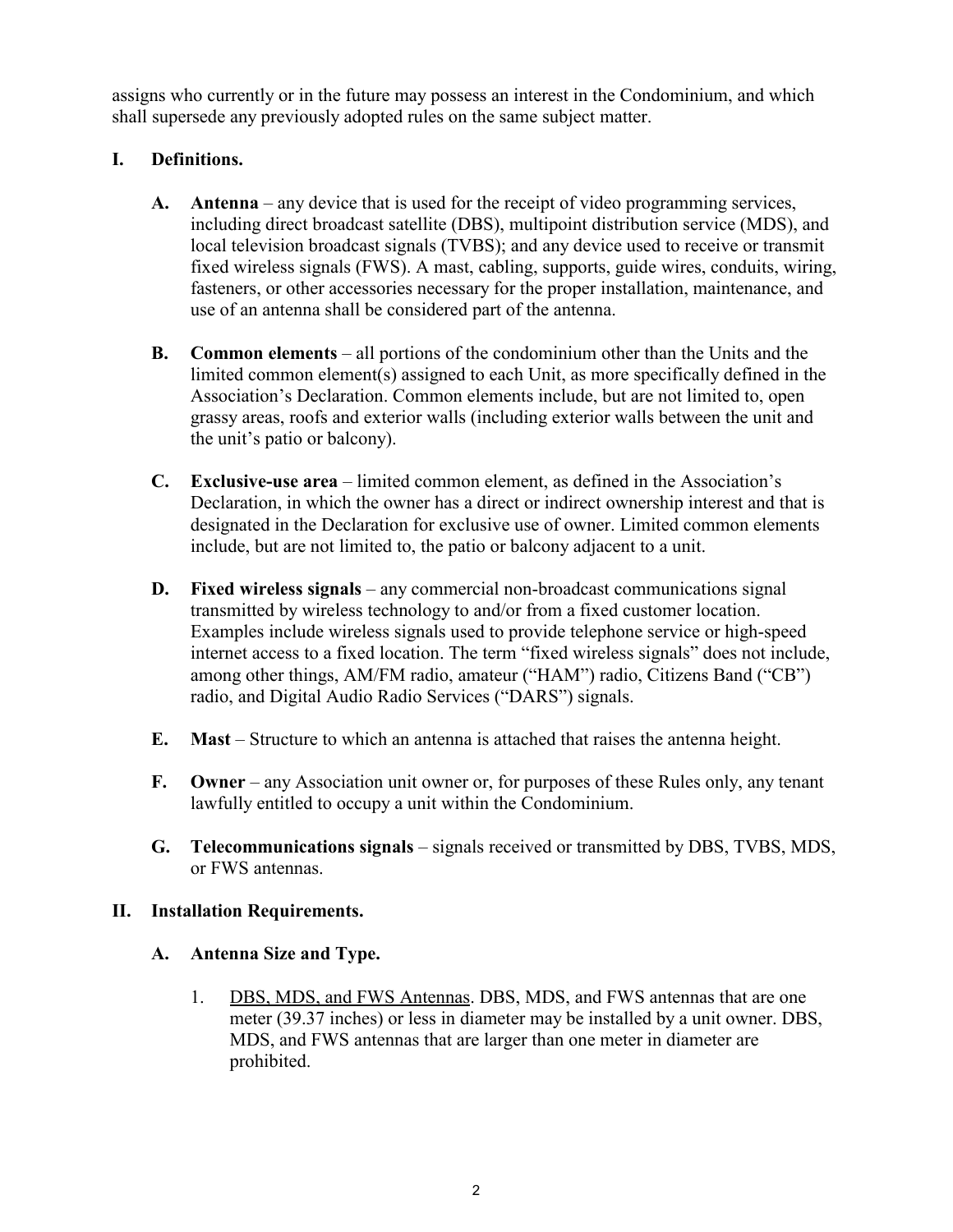- 2. Antennas that Transmit Signals. All antennas that are capable of transmitting signals, including FWS antennas, must be labeled to provide notice of radio frequency (RF) safety hazards and reference the applicable FCC-adopted limits on RF exposure; in addition, all such antennas must be professionally installed (see Section II.E.6. below).
- 3. Prohibited Antennas. All antennas not specifically included within the definition of "antenna" set forth above, or otherwise covered by the FCC rule, are prohibited.
- 4. Number of Antennas. No more than one antenna for each type of service (as specified in Section l.A. above) may be installed by an owner.

#### B. Location.

- 1. Inside Unit. If acceptable quality signals may be received by placing antennas inside a unit without unreasonable delay or unreasonable cost increase, then the antenna must be installed within the unit.
- 2. Acceptable Locations. Subject to the requirement in the prior paragraph, antennas shall be installed solely in the following locations (listed in decreasing order of preference):
	- a. inside the owner's unit;
	- b. within the boundaries of the owner's limited common element/exclusiveuse areas, as designated in the Declaration and on the plats and plans of the Association (such as patios and balconies) (see Section II.C. below); or
	- c. subject to the prior written approval of the Association's Board of Directors in accordance with Section Vll.C. below, on common elements.
- 3. Unacceptable Locations/Encroachments. Except as otherwise provided herein, antennas shall not encroach upon common elements, any other owner's individual unit or limited common element, or the air space of another owner's limited common element or air space of the common elements. For instance, an antenna cannot be installed so that it extends out beyond the balcony or patio and into, on, or over common elements. Except as otherwise provided in Section ll.B.2.c. above, no antenna of any size may be placed or installed on the common elements, even if an acceptable quality signal cannot be received from within a unit or exclusive-use area/limited common element.
- 4. Shielded From View. Antennas shall be located in a place shielded from view from outside the Condominium or from other units to the maximum extent possible; provided, however, that nothing in this rule requires installation where an acceptable quality signal cannot be received or in such a manner that unreasonably increases the cost of installation.

#### C. Installation on Limited Common Elements/Exclusive Use Areas.

1. In General. Antennas shall be no larger nor installed higher than is absolutely necessary for reception of an acceptable-quality signal. Installation must comply with all applicable codes, take aesthetic considerations into account, and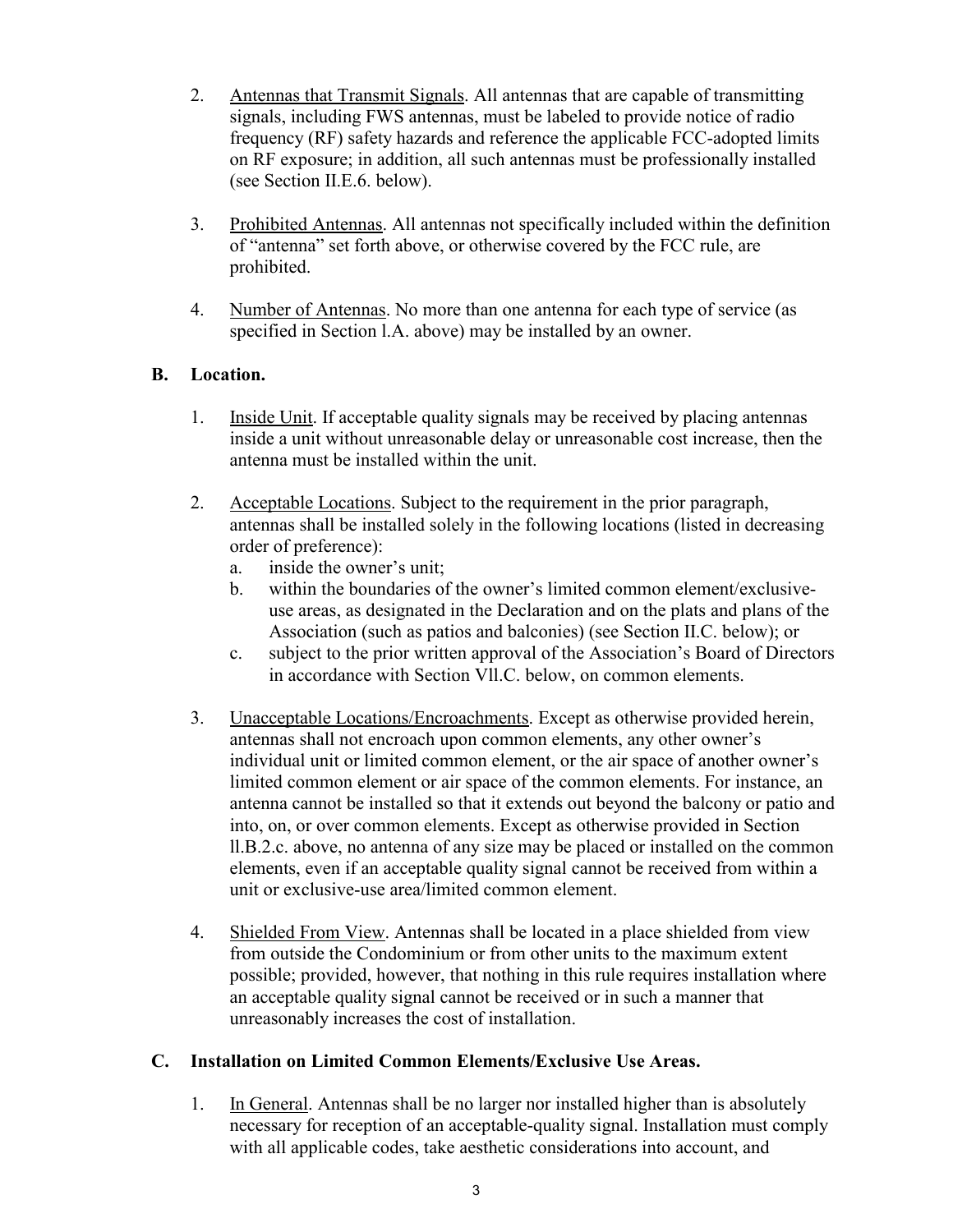minimize the aesthetic and structural impact to the exterior and structure of the owner's unit, limited common elements or the common elements.

- 2. Do Not Damage Property. All installations shall be completed so that they do not materially damage the common elements, limited common elements, or individual units, or void any warranties of the Association or other owners, or in any way impair the integrity of buildings. Installation of antennas on a limited common element does not convert the limited common element to individual property.
- 3. Preferred Locations. To the extent an acceptable quality signal can be obtained, the satellite dish should be installed on a tripod or similar device, not attached to any part of the structure, on the floor of the balcony/patio, fully inside the balcony/patio railing.
- 4. Installer Qualifications. To protect the interests of the owner and the Association, it is recommended that any installer other than the owner should be licensed, bonded and insured. Insurance should meet the following minimum limits:
	- a. Contractor's General Liability (including completed operations): \$1,000,000; and
	- b. Workers' Compensation: Statutory Limits.

It is recommended that the owner have the installer provide the Association with a copy of the installer's license and insurance certificate prior to installation, if other than inside the unit. This recommendation is intended to ensure that antennas are installed in a manner that complies with building and safety codes and manufacturer's instructions, and to protect the interests of the Association. Improper installation could cause damage to structures or pose a safety hazard to the Condominium's residents and to Condominium or personal property.

The Association's management agent maintains a list of installers who have indicated their ability to install antennas in compliance with all regulations and procedures. This list of installers is provided solely for the convenience of the owners and shall not be construed to indicate the Association's endorsement or recommendation of a particular installer.

- 5. Securing of Antennas. Antennas must be secured so they do not jeopardize the soundness or safety of any structure or the safety of any person at or near the antennas, including damage from wind velocity.
- 6. Drilling of Holes Limited Common Elements. There shall be no holes drilled, made or put into structural components of limited common element/exclusiveuse areas of the building unless this requirement prevents an acceptable quality signal or unreasonably increases the cost of antenna installation. The following devices shall be used unless their use would prevent an acceptable quality signal or unreasonably increase the cost of antenna installation, maintenance or use:
	- a. Devices that permit the transmission of telecommunications signals through a glass pane without cutting or drilling a hole through the glass pane;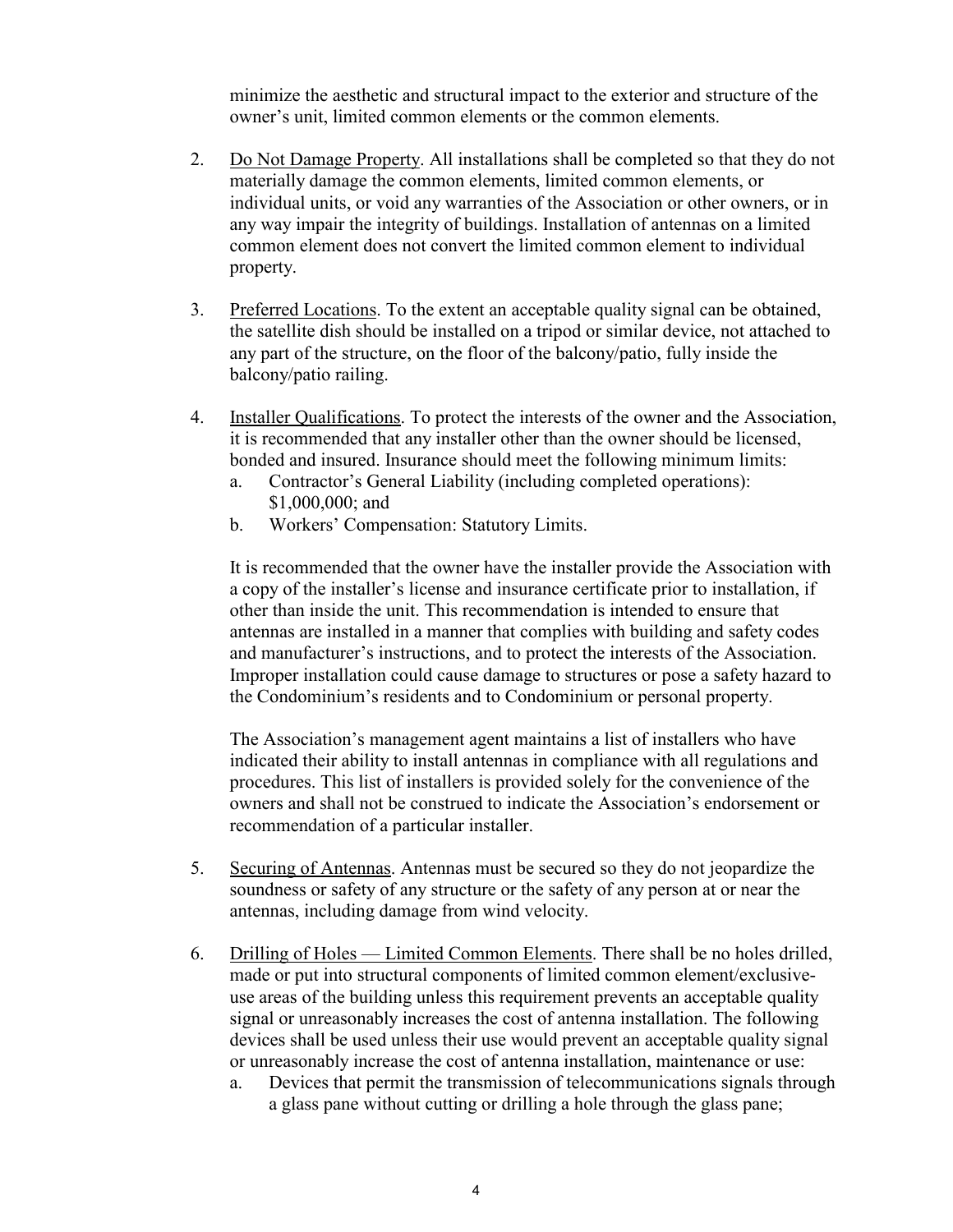- b. Devices, such as ribbon cable, that permit the transmission of telecommunications signals into a residence though a window or door without penetrating the wall;
- c. The unit's existing cable entry path; or
- d. Existing unit wiring for transmitting telecommunications signals and cable service signals into the unit.
- 7. Drilling of Holes Common Elements. No unit owner shall be permitted to drill, put or make holes into the exterior building walls or other common elements, or to otherwise penetrate through the common elements for the purpose of routing antenna cable, without the prior written approval of the Board of Directors, and f approved, the penetration shall be properly waterproofed and sealed by the unit owner in accordance with applicable industry standards and building codes. This rule is intended to prevent structural damage to the building and residences from water and vermin or insect intrusion. The Owner shall be responsible for repair of all damages caused by their, or their agent's, penetration through common elements or limited common elements.
- 8. Use of Existing Coaxial Cable. If the owner currently subscribes to cable services and desire to use the unit's existing coaxial cable for the installation of the antenna, the Owner's use of the existing cable is at the Owner's sole risk and the Association shall not be responsible for any resulting damages or claims. The Owner must provide notice to the current cable service provider as required by the cable provider, currently believed to be at least seven days, before attempting to splice or connect to the existing cable, and must comply with the cable service provider's requirements.

# D. Maintenance Requirements.

- 1. Owner Responsibility. Unit Owners with antennas are responsible for all related maintenance, repair and replacement obligations, and associated costs, including, but not limited to, the following:
	- a. Place (or replace), repair, maintain, and move or remove antennas, to include, without limitation, when needed for the Association to do required maintenance to limited common elements or common elements;
	- b. Repair damage to any property caused by antenna installation, existence, maintenance or use;
	- c. Pay medical expenses incurred by persons injured by antenna installation, existence, maintenance, or use;
	- d. Reimburse residents or the Association for damage caused by antenna installation, maintenance, or use or the failure to perform any necessary maintenance, repair or replacement;
	- e. Restore building components at antenna installation sites to their original condition;
	- f. Maintain all seals for any penetrations created in relation to the installation of the antenna; and
	- g. Maintain, repair and replace any attachments associated with installation of the antenna.
	- h. Repaint or replace antenna if the exterior surface of the antenna deteriorates.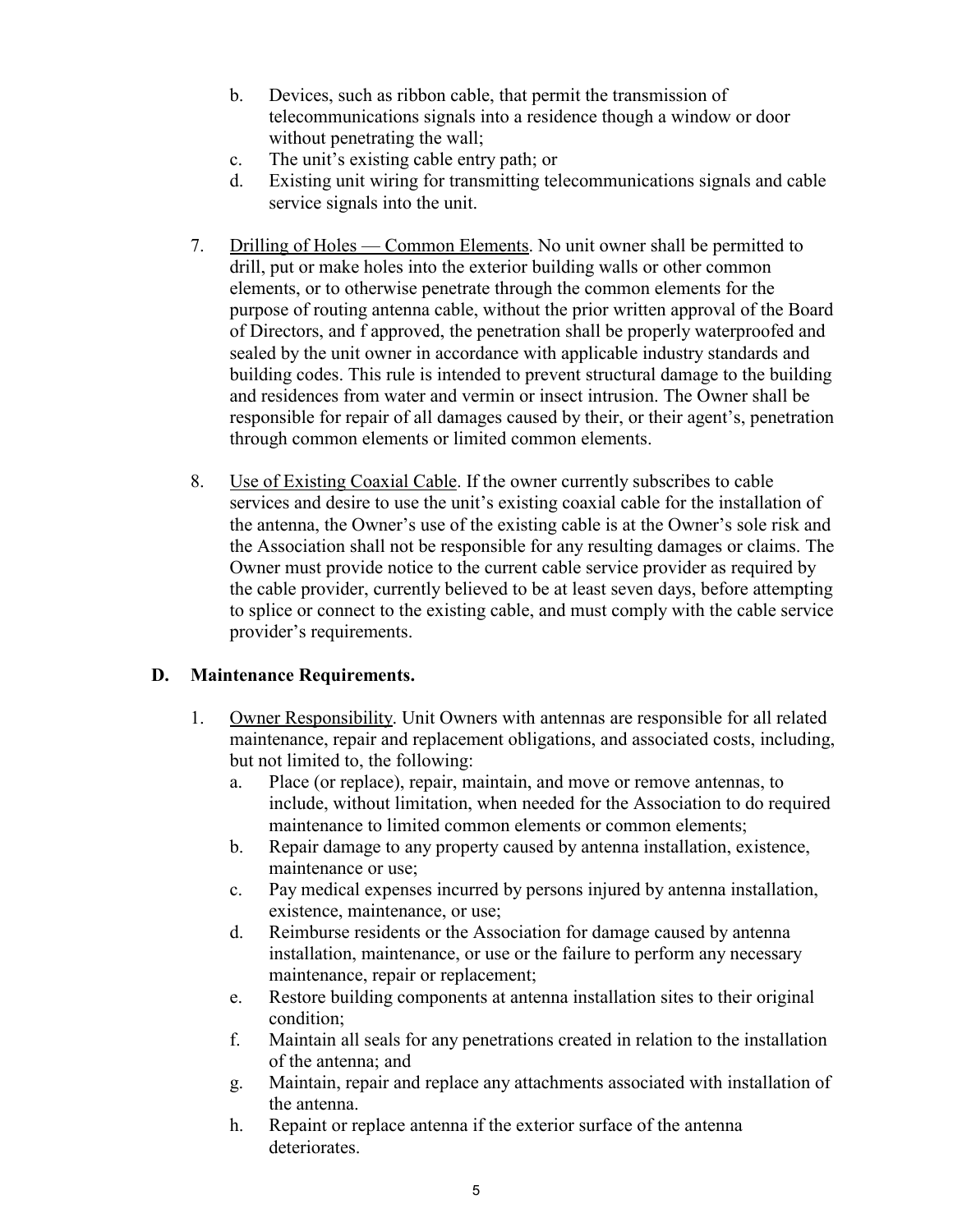- 2. Maintenance Affecting Common Elements. Owners must obtain the prior permission of the Association's management agent prior to performing service or maintenance on the owner's antenna f such service or maintenance may potentially affect or involve the common elements.
- 3. No Safety Hazard. Owners shall not permit their antennas to fall into disrepair or become a safety hazard. Owners shall be responsible for antenna maintenance, repair and replacement, and the prompt correction of any safety hazard.
- 4. Repair of Detached Antennas. If antennas become fully or partially detached, owners shall remove or repair such antenna within 72 hours of the detachment. If the detachment threatens safety, the Association may remove the antenna immediately at the expense of the owner if the owner does not do so immediately.

## E. Safety.

- 1. Compliance Standards. Antennas shall be installed and secured in a manner that complies with all applicable county and state laws and regulations, and manufacturer's instructions. Owners shall, prior to installation or soon thereafter as reasonably possible, provide the Association with a copy of any applicable governmental permits that are required for safety reasons. In addition, upon request, the Owner shall make available to the Association a copy of the antenna manufacturer's instruction/safety manual.
- 2. Proximity to Power Lines. Unless the above-cited laws and regulations require a greater separation, antennas shall not be placed within 10 feet of power lines (above ground or buried). The purpose of this requirement is to prevent injury or damage resulting from contact with power lines.
- 3. Obstructions. Antennas shall not obstruct access to or exit from any unit, walkway, ingress or egress from an area, electrical service equipment, or any other areas necessary for the safe operation of the Condominium. The purpose of this requirement is to ensure the safety of Condominium residents and personnel and the safe and easy access to the Condominium's physical plant.
- 4. Grounding. Antennas shall be permanently grounded in accordance with the manufacturer's specifications to prevent electrical and fire damage.
- 5. Professional Installation. Only professional installers shall install all antennas capable of transmitting signals, including FWS antennas. The purpose of this requirement is to minimize the possibility that the antenna will be placed in a location that is likely to expose Condominium residents and guests to the transmit signal at close proximity and for an extended period of time.

# III. Antenna Camouflaging.

A. Color. Owners shall purchase their antenna in a color, to the extent available, that most closely matches the color of the structure to which the antenna will be installed, or in the alterative, shall paint their antenna so that the antenna blends into the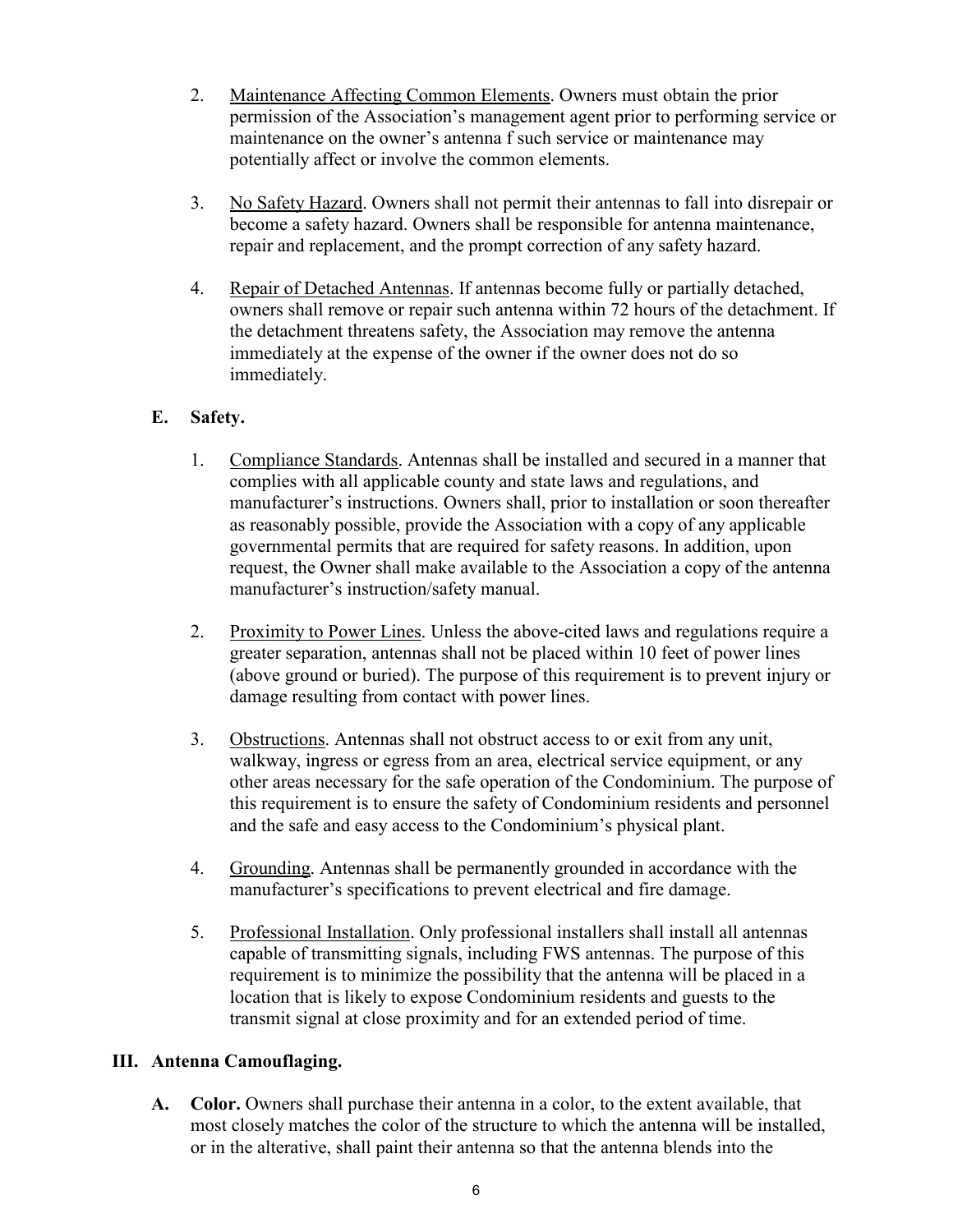background against which it is mounted, so long as the painting of the antenna will not void any warranties or prevent the reception of an acceptable quality signal.

- B. Screening. Camouflaging antennas through inexpensive, visually attractive screening is required if antennas are visible from the street or other units, so long as such camouflaging does not prevent the reception of an acceptable quality signal.
- C. Wiring. Exterior antenna wiring shall be installed so as to be invisible, to the greatest extent possible, from other units, the common elements or the streets and parking areas, so long as this requirement does not impair the installation, maintenance or use of the antenna. For instance, the owner can hide the wiring by using vinyl tubing that matches the color of the surface on which the wiring is installed, or such other camouflaging tubing, devices, or methods consistent with all applicable industry standards and manufacturer's instructions and warranties.

#### IV. Mast Installation.

- A. Height/Encroachments. Mast height may be no higher than absolutely necessary to receive acceptable quality signals. However, masts shall not encroach upon common elements, any other owner's individual unit or limited common element, or the air space of another owner's limited common element or air space of the common elements. For instance, a mast cannot be installed so that it extends out beyond the balcony or patio and into, on, or over common elements; as a further example, a mast cannot be so high as to extend beyond the upper boundary of the owner's unit and/or into the air space above the roof line.
- B. Prior Notification/Approval. A mast that is 12 feet high or less and is consistent with the requirements of Section IV. A. may be installed subject to the ordinary notification process addressed below. Masts that would violate Section W.A., or which exceed 12 feet in height must be approved by the Board of Directors before installation due to safety concerns posed by wind loads and the risk of falling antennas and masts. Applications for masts requiring Board approval must include a detailed description of the structure and anchorage of the antenna and the mast, as well as an explanation of the need for the proposed mast. If the installation of a mast exceeding 12 feet in height (but which is otherwise consistent with Section IV.A.) will pose a safety hazard to Association residents and personnel, then the Board may prohibit such installation, and the notice of rejection shall specify these safety risks. Nothing herein requires the Board to approve masts that violate Section IV. A.
- C. Professional Installation. Approved masts exceeding 12 feet in height must be installed by a licensed and insured contractor due to safety concerns posed by wind loads and the risk of falling antennas and masts.

#### V. Antenna Removal.

If an owner's antenna is removed for any reason, then the owner must restore the property, at his/her expense, to the condition that existed prior to the installation of the antenna.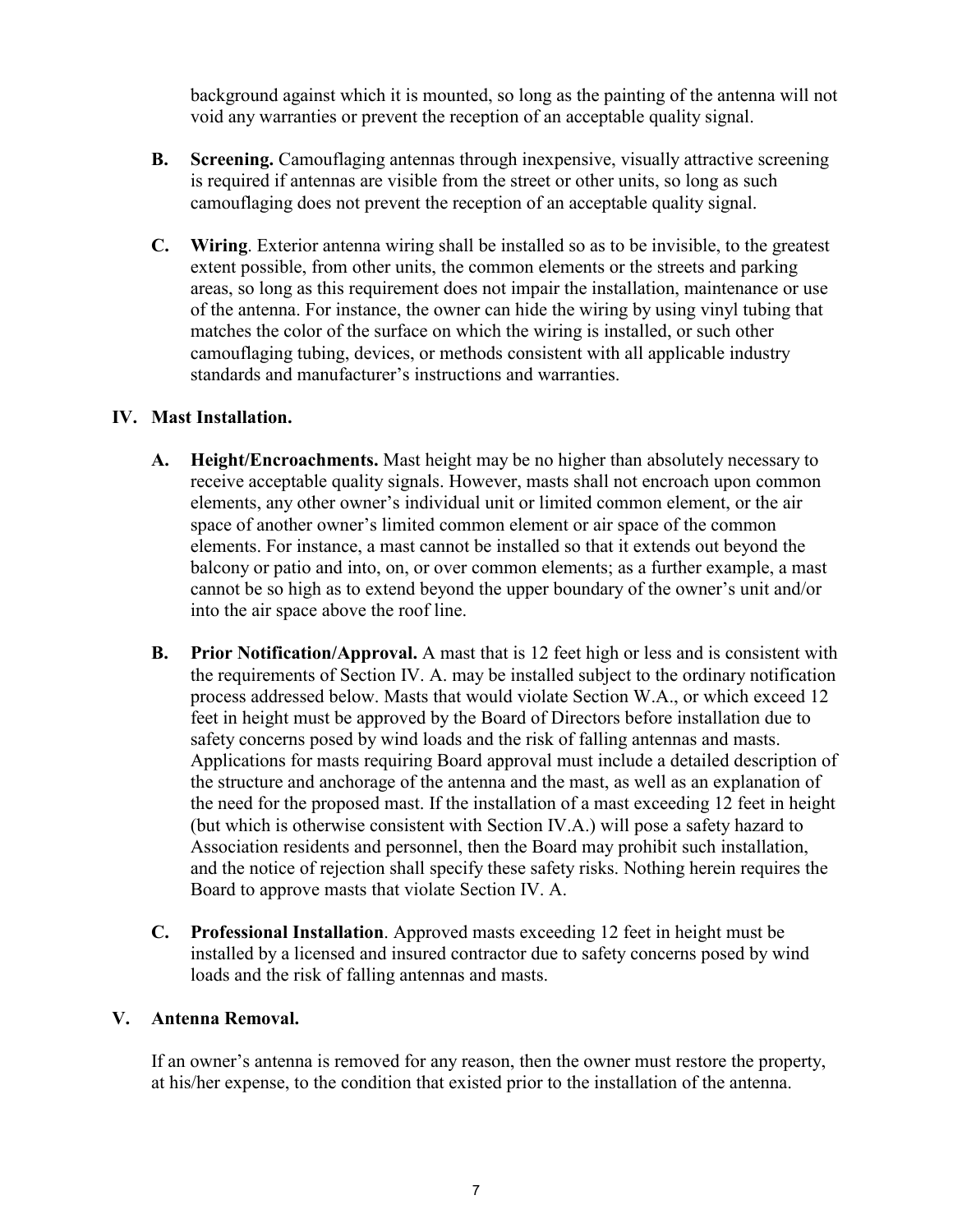#### VI. Association Maintenance of Locations Upon Which Antennas are Installed.

- A. In General. If antennas are installed on property that is maintained by the Association, the owner retains responsibility for antenna maintenance. Antennas must not be installed in a manner that will result in increased maintenance costs for the Association or for other residents. If increased maintenance or damage occurs, the owner is responsible for all such costs.
- B. Temporary Removal of Antenna. If maintenance or repair requires the temporary removal of an antenna, the Association shall provide the owner with 10 days' written notice of the need for temporary removal of the antenna. Owner shall be responsible for removing or relocating the antenna before maintenance begins and replacing the antenna afterward. If they are not removed in the required time, then the Association may do so at the owner's expense. The Association is not liable for any damage to antennas or any related equipment, seals or wires caused by the Association's removal. In an emergency, prompt removal may be required or may be done at the owner's cost.

#### VII. Notification Process / Prior Approval.

- A. Prior Notification. Any owner desiring to install an antenna must submit prior written notification to the Board of Directors, care of the Association's management agent. The prior notification should be given as much in advance of installation as possible without unreasonably delaying the installation. The notification must include specific details regarding the intended placement of the antenna and related equipment and wiring, and must identify who (or what company) will be installing the antenna. Tenants must include their lease/rental agreement along with the written notice.
- B. Non-Routine Installations/Clarifications. If the installation is routine (i.e., conforming to all of the rules in this Resolution), the installation may begin immediately after submission of the notice. If the installation is other than routine for any reason or if the owner is unsure whether the installation will comply with these Rules, the owner and the Board of Directors (or the Association's management agent) must, prior to installation, establish a mutually convenient time to meet to discuss the proposed installation (usually within 72 hours after submission of the notice, if possible).
- C. Prior Approval For Common Elements. If an Owner desires to locate an antenna on the common elements in accordance with Section II.B.2.c above, then the Owner must first obtain the prior written consent of the Board of Directors. The decision whether to allow placement of an antenna on common elements shall be in the sole discretion of the Board of Directors. The Board of Directors shall provide the Owner with a written decision as soon as reasonably possible, typically within 45 days after the Board receives the Owner's written application, which must contain a detailed description of the proposed antenna installation, a diagram of the proposed location, and an explanation why other permissible locations are unacceptable.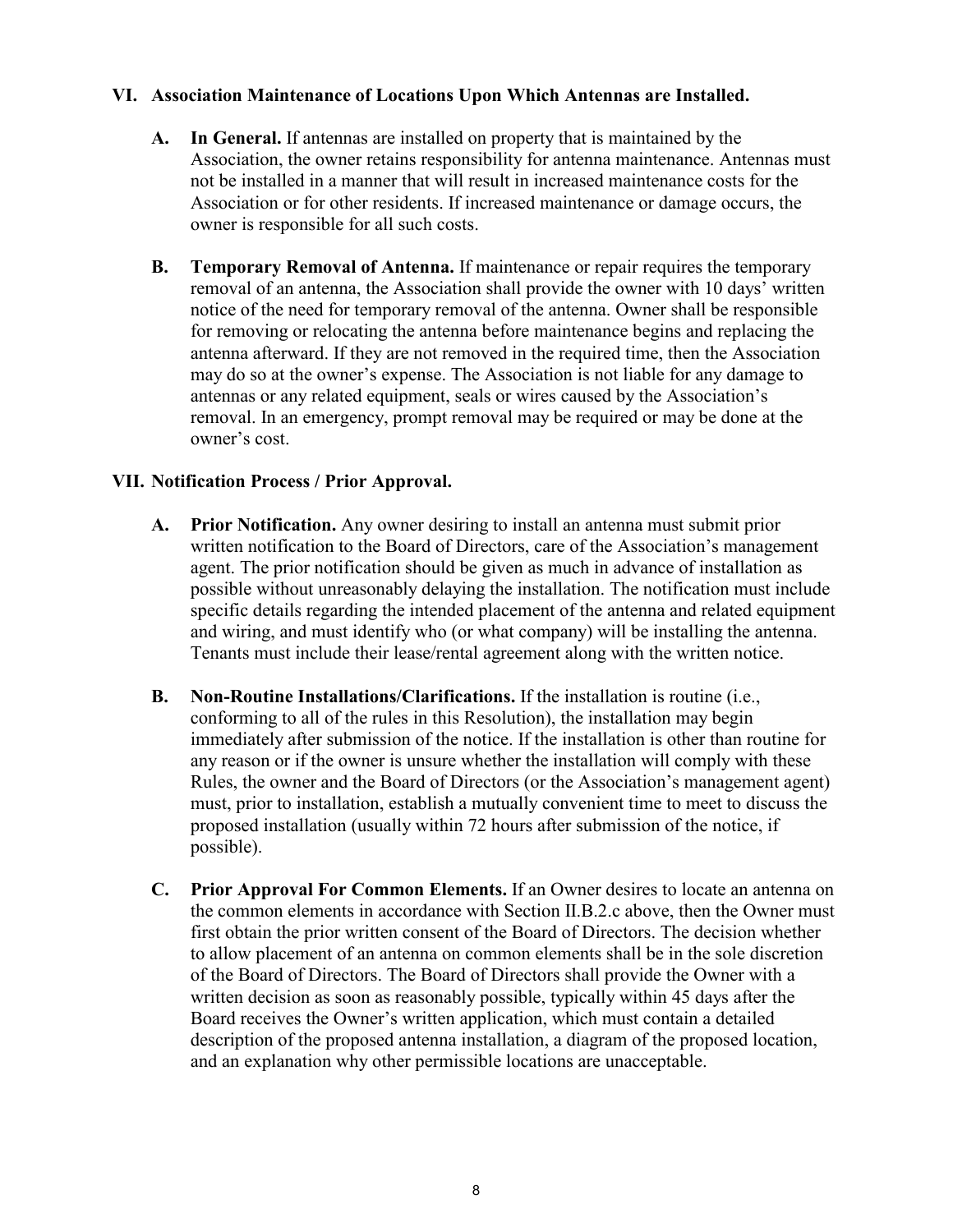#### VIII. Installation by Tenants.

These rules shall apply in all respects to tenants. The Association shall not be liable to any owner for a tenant's failure to comply with this provision. An owner shall be responsible for any damages caused by a tenant.

#### IX. Enforcement.

- A. Violation Charges, Costs, Attorney's Fees. If these rules are violated, the Board of Directors may, pursuant to Section 55-79.80:2 of the Condominium Act and after providing notice and an opportunity to be heard, assess a rule violation charge of \$50 for each violation or, if the violation is not corrected within a reasonable length of time established by the Board, a rule violation charge of \$10 per day, for a maximum of 90 days, may be imposed for each day that the violation continues. The Owner may be responsible for paying the Association's reasonable attorneys' fees, costs, and other expenses incurred in the enforcement of these Rules, as allowed by law and the Bylaws. In addition, the Association may bring an action for declaratory relief with the FCC or any court of competent jurisdiction.
- B. Safety Hazards. If antenna installation or maintenance issues pose a serious, immediate safety hazard, the Association may seek injunctive relief to prohibit or seek removal of the installation if time permits; otherwise, the Association may take such action is necessary to prevent injury to persons or property at the antenna owner's expense in accordance with Article 9, Section 9.1(e) of the Bylaws.
- C. Non-Exclusive Remedies. The remedies set forth in this Section IX are not the Board's exclusive remedies for violations of these Rules, but rather are in addition to any other remedies available to the Board as provided by law or the condominium instruments.

## X. Severability.

If any provision of this Resolution is ruled invalid by a court or the FCC, then any valid intent of that provision and the remaining provisions of this Resolution shall remain in full force and effect.

#### XI. Retroactive Application.

- A. On Common Elements. Any antennas previously installed on common elements without the written approval of the Board of Director must be removed within sixty (60) days of the effective date of this Resolution. If a unit owner is unsure of whether his/her antenna is currently installed on the common elements, then it is that unit owner's responsibility to request confirmation or clarification from the Board of Directors.
- B. On Limited Common Elements/Exclusive Use Areas. Any antennas previously installed on limited common elements/exclusive use areas must comply with this Resolution (except the requirement for prior notification), unless bringing the antenna into compliance with this Resolution unreasonably delays, prevents or increases the